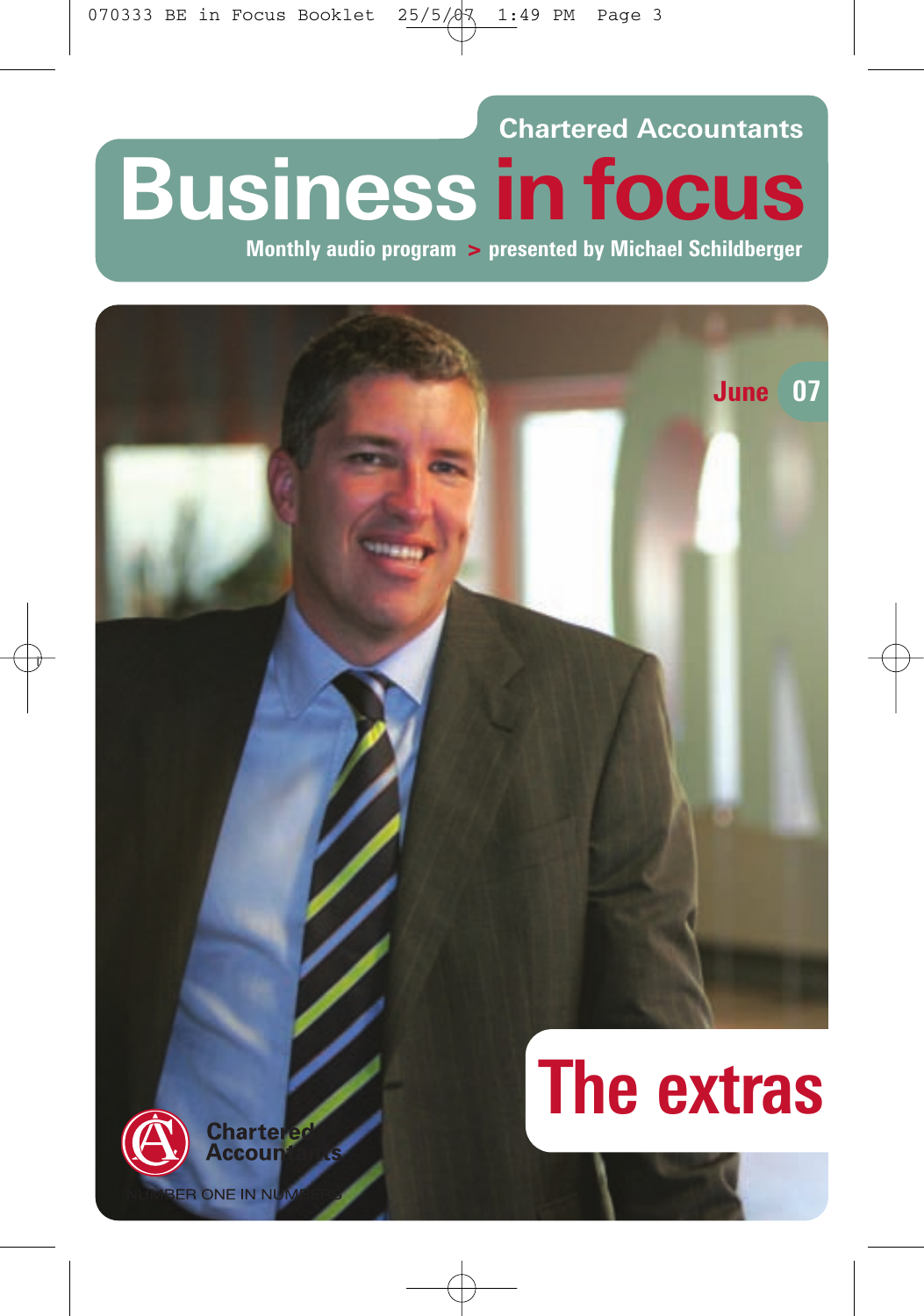

We all take the Internet for granted nowadays as an important tool in running our businesses. We know our own web sites are valuable in promotions. But do we really know how to take full advantage? Do we know how best to use search engines to attract potential clients? And how to achieve results cost effectively? Peter Ball of EXA is an expert and gives us advice on this month's CD.

When you're marketing you need to know not only who your potential clients are but also what they're thinking. Advertising giant Grey Global has conducted another survey on the subject with results that will get you thinking. Chairman Paul Gardner gives us the seven deadly sins of marketing.

And there's the Federal Budget which actually has more benefits than we might appreciate. Michael Jones of Cummings Flavel McCormack explains.

The new Force of Law Auditing Standards are here, but many auditors may not have planned adequately for them. Graeme Rodda FCA, of mhm - A personal approach to business, has advice.

How do we manage motivation for success? Jennifer Harwood of Direct Incite has some answers. And Veni Chorafitis CA, of Mr. Espresso, tells us how he motivated himself to make the transition from chartered accountant to entrepreneur to CEO.

I hope you enjoy this month's program and get real value for your business.

Wichal

Michael Schildberger Managing Director

© Copyright 2007 Business Essential Pty Ltd ABN 98 006 144 449 and the Institute of Chartered Accountants in Australia ABN 50 084 642 571. Business Essentials and the BE logo are registered trademarks of Business Essentials Pty Ltd. Neither Business Essentials Pty Ltd nor Michael Schildberger, nor the Institute of Chartered Accountants in Australia, nor sponsors of this program accept any form of liability, be it contractual, tortious or otherwise, for the contents of this CD or for any consequences arising from its use or any reliance placed upon it. The information, opinions and advice contained in this CD are of a general nature only and may not relate to or be relevant to your particular circumstances.

website www.be.com.au Chief Editor John Hounslow Production Manager Heather Dawson Studio Manager Peter Letts Advertising/Sponsorship

Nick Schildberger nschildberger@be.com.au

Managing Director Michael Schildberger Publisher

Business Essentials Pty Ltd ABN 98 006 144 449

405 Riversdale Road, Hawthorn East VIC 3123 Phone (03) 9882 8333 Fax (03) 9882 8017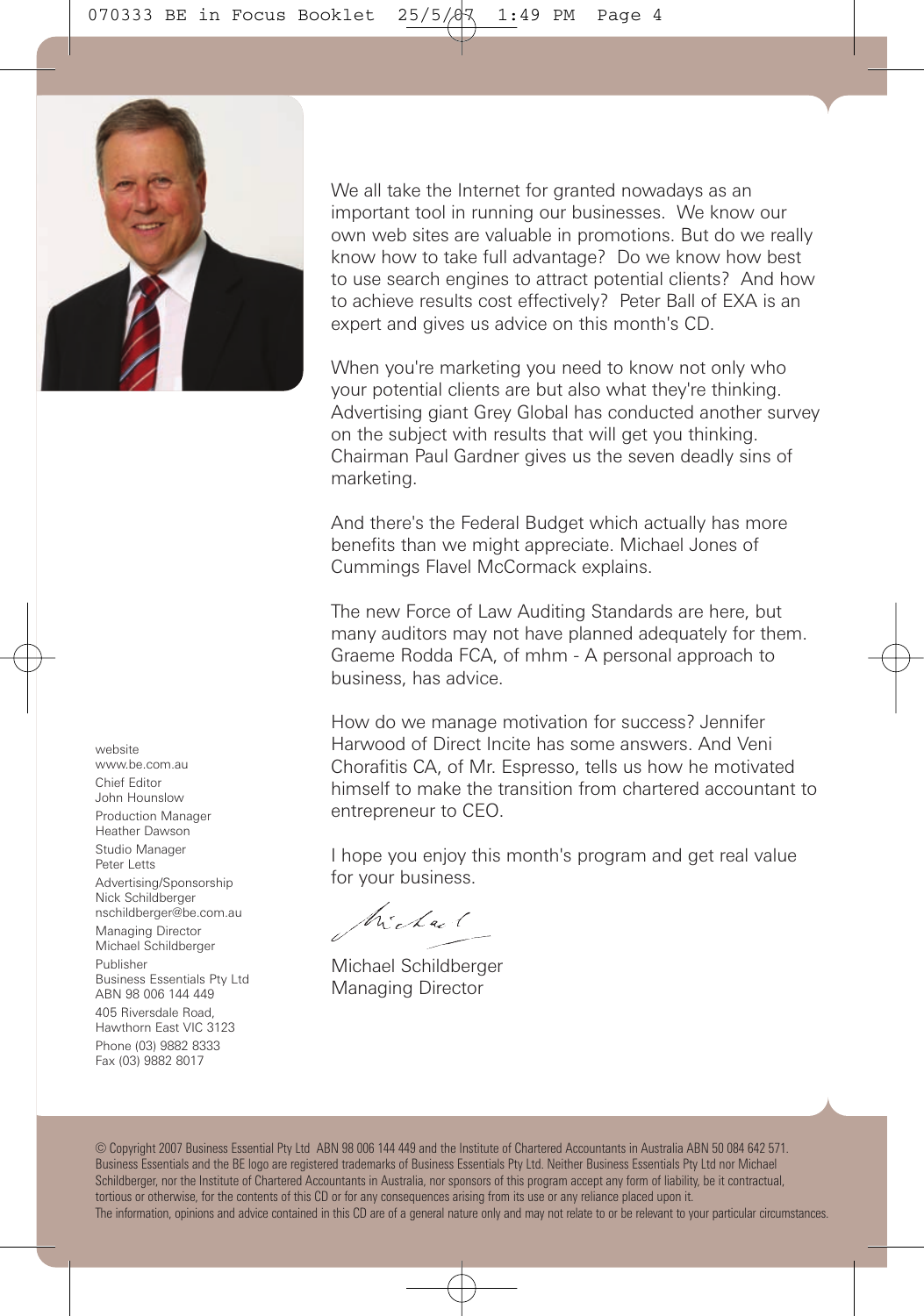## Track 1 NEW FORCE OF LAW AUDITING STANDARDS

Graeme Rodda FCA, mhm-A personal approach to Business Essentials

- > Auditors of small to medium-sized entities should have already begun or completed: Modifying their audit systems and processes, meeting clients to explain their impact on the audit work (and fees) and what the auditor requires
- > The new standards are not as difficult to comply with as you might first think
- > Systems and processes are meant to be documented and audit risks assessed, but in many cases this will not require extensive documentation
- > The new standards also provide an opportunity for SME clients to gain efficiencies in their own processes
- > It's an opportunity for all involved to revisit how they deal with the annual audit and gain benefits and efficiencies.

## Track 2 MANAGING MOTIVATION FOR SUCCESS

Jennifer Harwood, Direct Incite

- > Motivation comes from "I WANT" the wanting from the inspired picture in your mind
- > Inspiration is YOUR JOB. As a leader in your life and work, your PRIME responsibility is to remain truly inspired about what you are doing and share it with others so they are inspired to create their own motivations around you and your goals
- > If you don't like your results, YOU can change the picture in your mind at ANY TIME and inspire yourself which in turn will motivate you to be motivated and take action.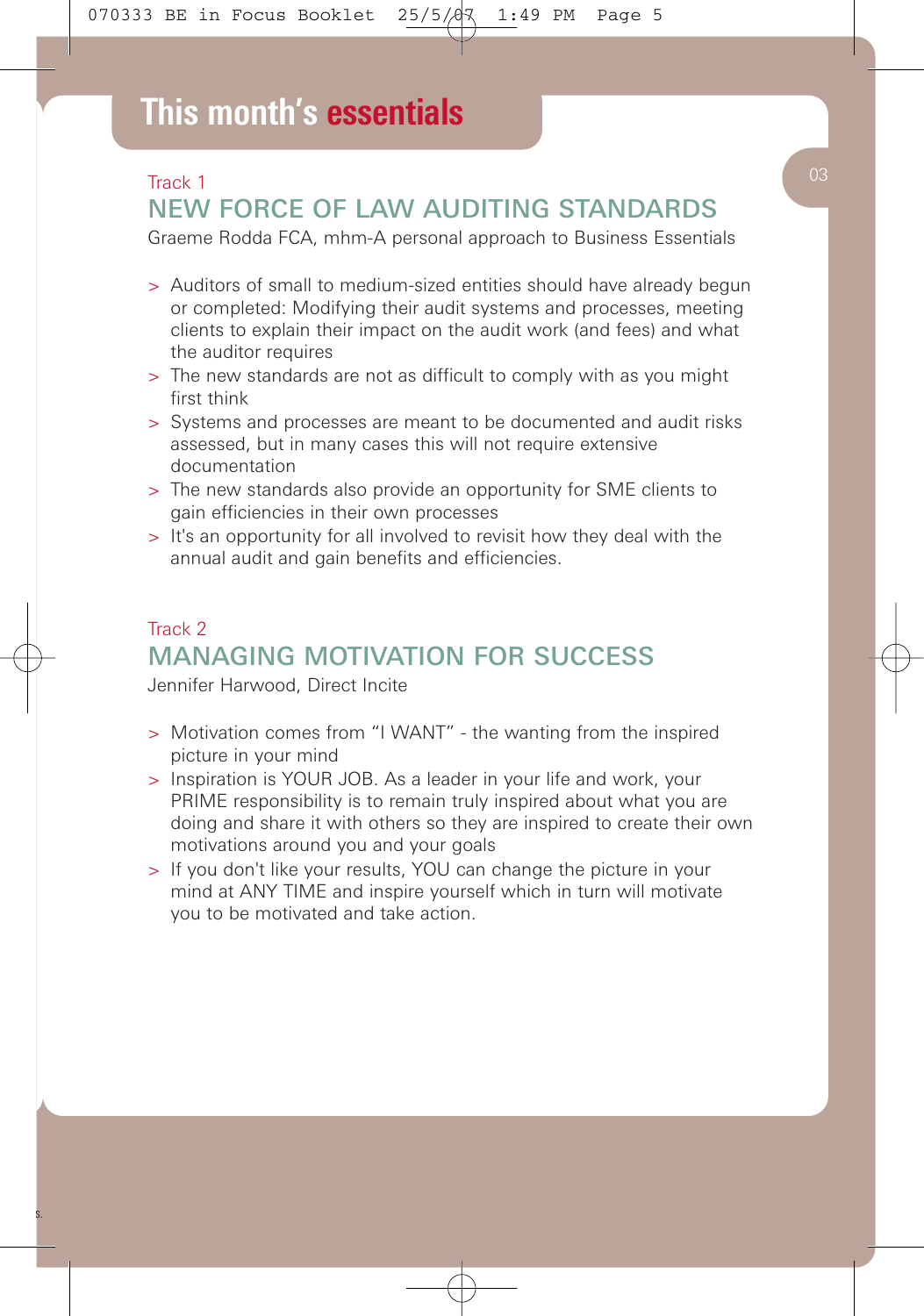## **This month's essentials**

## Track 3 THE BUDGET & THE ECONOMY

Professor Neville Norman, Melbourne University

- > The Budget built on a tax revenue harvest and stronger economic growth and stronger business profits
- > It spent hugely and politically-sensitively up to the limit of interest rate rises
- > It gave bracket limit increases in personal tax for two years ahead
- > Fiscal drag continues apace: Most taxpayers will pay more tax each year than in the year before - and a higher percentage of their taxable incomes in tax
- > It kept the Budget surplus at \$11bn or 1% of GDP so the budget effect is a net withdrawal of money and spending power
- > Almost zero business sweeteners were given, save some uplifts in smallestfirm GST exemption limits and invoice values
- > Business benefits only from the side effects of a responsible fiscal setting
- > If interest rates rise that will not be because of this budget

## Track 4 THE BUDGET & TAX

Michael Jones, Cummings Flavel McCormack

- > Personal cuts and your family business income
- > GST compliance improvements from 1 July 2007
- > CGT changes superannuation relief for marriage breakdowns
- > Year end tax planning tips

## Track 5 THE BUDGET & THE SHAREMARKET

Tim Lincoln, Lincoln Stock Doctor

- > Federal Budget tax cuts mean that more money can flow into the sharemarket
- > The sharemarket has risen 22.5% in the past year
- > All boats don't float. More than one third of listed companies have returned negative growth, and more than half have performed under the All Ordinaries Index
- > You must have a disciplined and vigilant approach to stock selection
- > It's never too late to buy quality stocks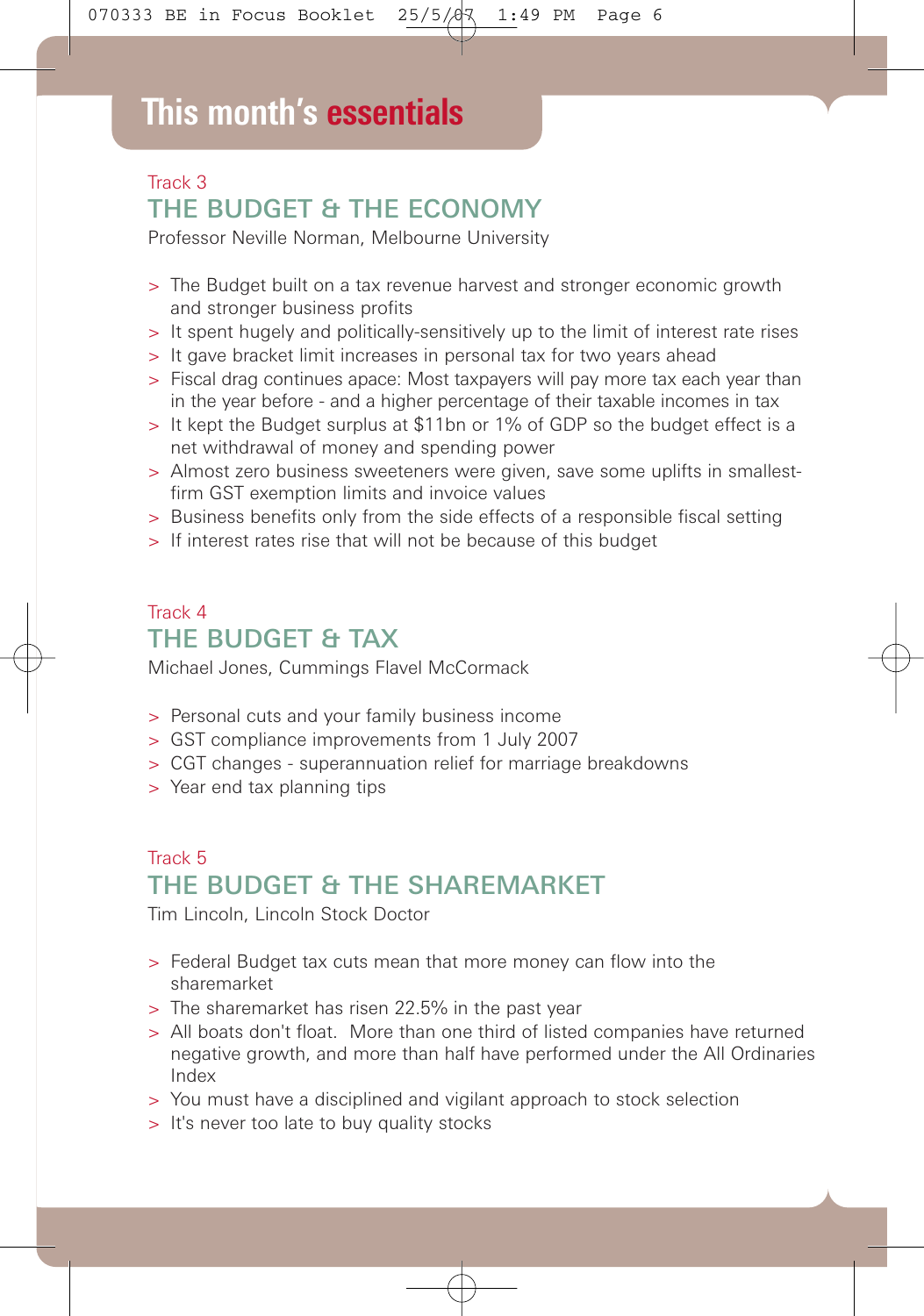## $\begin{pmatrix} 0 & 0 \\ 0 & 0 \end{pmatrix}$ FROM ACCOUNTANT TO ENTREPRENEUR TO CEO

Veni Chorafitis CA, Mr. Espresso Coffee

- > Any person starting their own business will take some form of risk to get their vision and idea off the ground
- > My time in insolvency and audit helped me deal with the numbers on a daily basis and commercial aspects of the business
- > It also gave me the heads up on cash flowing my favourite tool
- > When it comes to ideas such as branding and leadership, dealing with people is critical and the centerpiece in any successful venture.
- > Branding is about communicating what you stand for and making everyone around you believe in it
- > Have a passion measure, measure and measure

### Track 7 WINNING BUSINESS WITH SFARCH ENGINES

Peter Ball, EXA

- > Search Engine Optimisation SEO is the process of getting your site to the top ahead of competitors
- > You can pay Google for sponsored links or optimise your website through SEO
- > To get top listings, you need to find the most effective generic keywords relating to your type of business
- > Improve the content of your site, targeting each page to the key words for that page
- > Don't use an in-house or back yard developer they can't compete anymore. And don't expect instant results
- > Be prepared to provide input and involvement in the SEO process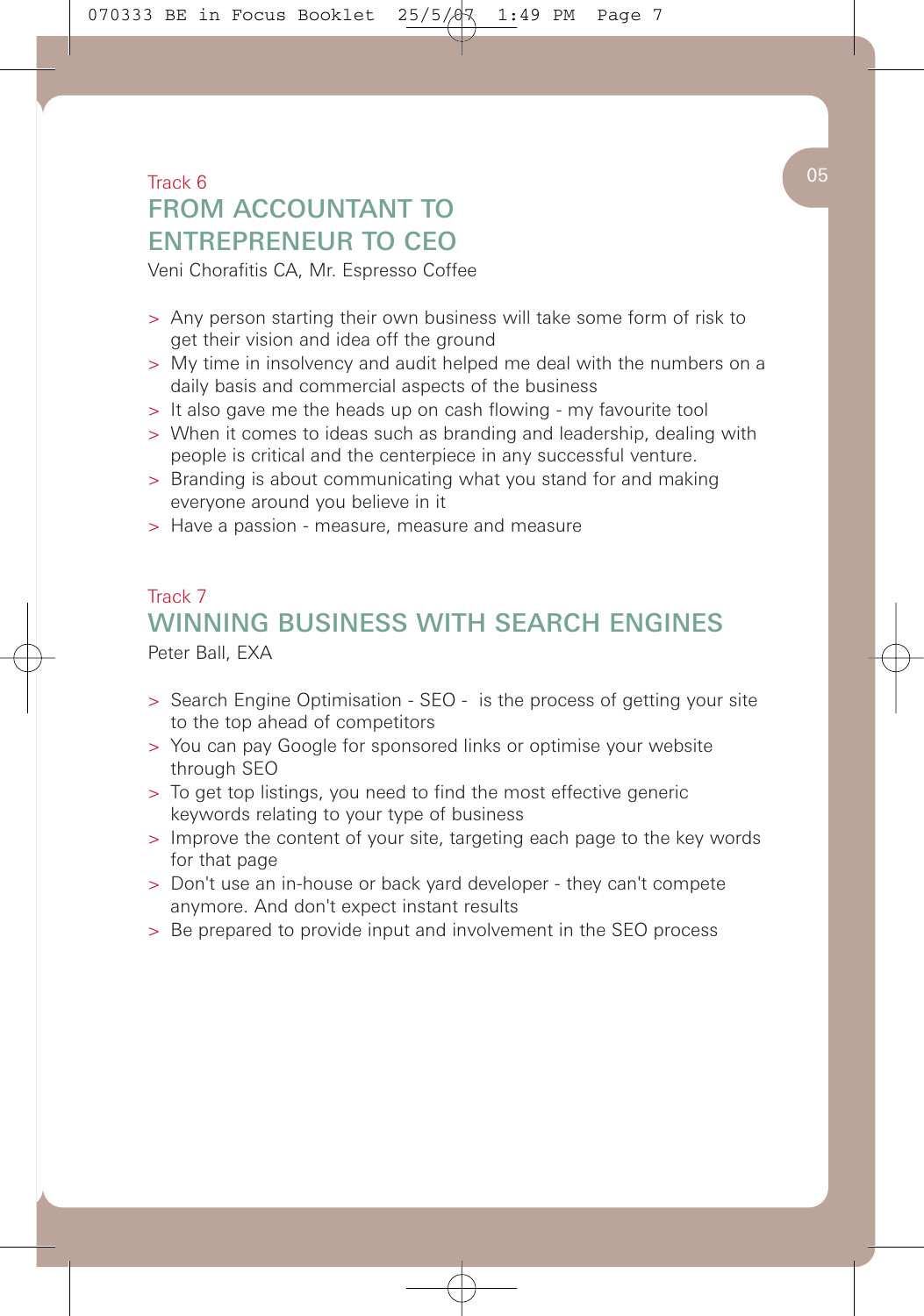## **This month's essentials**

### Track 8 RESTRAINT OF TRADE WATCHOUTS

Paul Brennan, Brennans Solicitors

- > Sometimes sellers bounce back beware when buying a business!
- > Judges look very carefully at restraint of trade clauses: What activity needs protecting, does the restraint protect that activity, does it go further than needed?
- > Judges will consider geographic range, the duration of the restraint, and the type of business being restrained
- > Draft the restraint very carefully get a lawyer to draw up the contract
- > Take a very close look at the seller

## Track 9 THE SEVEN DEADLY SINS OF MARKETING

Paul Gardner, Grey Global

- > The environment is a hot issue
- > Technology may not be the answer to everything
- > People still need to trust your business
- > Credit card excess looms as a big social problem
- > They way we recruit, train and retain staff is important

### Track 10 INFLUENCING PEOPLE TO BUY

Pete Williams, On Hold Advertising

- > If you position your product cleverly you can name your price
- > Use publicity in conjunction with advertising it's free!
- > You can then take a pre-eminent position in your marketing
- > You must be creative when seeking publicity
- > The 6 tools of influence: Social proof, personal likeability, authority, scarcity, reciprocation and consistency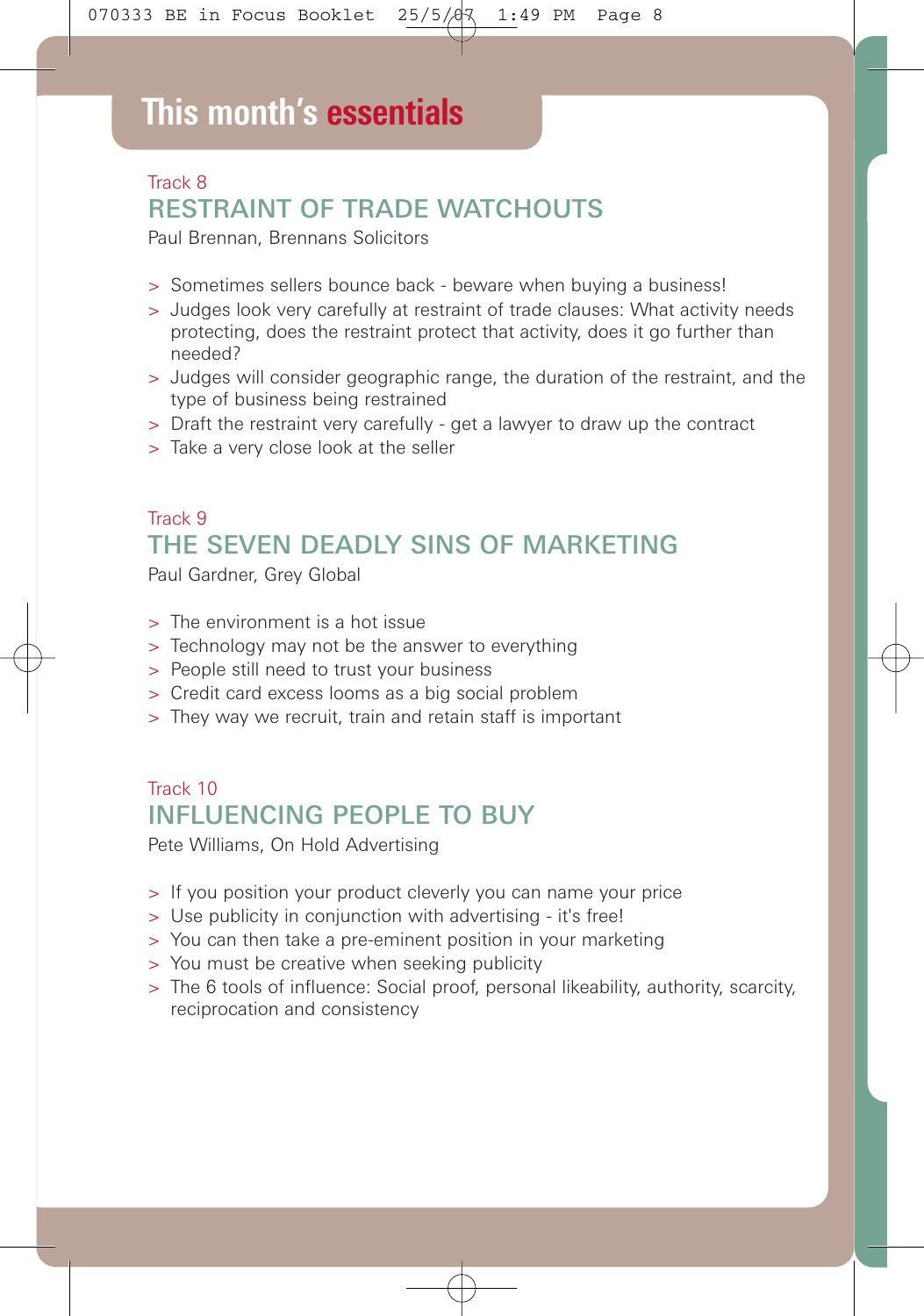## **This month's essentials Information**

For more information about the topics discussed on this June 2007 program, please contact the relevant organisations listed below.

#### **NEW FORCE OF LAW AUDITING STANDARDS**

The Institute of Chartered Accountants in Australia **1300 137 322 www.charteredaccountants.com. au/training**

#### **MANAGING MOTIVATION FOR SUCCESS**

The Institute of Chartered Accountants in Australia

**1300 137 322 www.charteredaccountants.com. au/training**

#### **BUDGET 2007 & BUSINESS**

Professor Neville Norman Email: n.norman@unimelb.edu.au

#### **BUDGET 2007 & TAX**

Michael Jones, Cummings Flavel McCormack Tel: 03 9252 0800 Email: enquiries@cfmc.com.au Website: www.cfmc.com.au

#### **BUDGET 2007 & THE SHAREMARKET**

Tim Lincoln, Lincoln Stock Doctor Website: www.lincolnindicators.com.au. Please contact Lincoln direct for details about its Stock Doctor fundamental analysis software or Managed Fund services. Tel: 1300 676 332 or 03 9854 9444.

#### **FROM ACCOUNTANT TO ENTREPRENEUR TO CEO**

The Institute of Chartered Accountants in Australia **1300 137 322 www.charteredaccountants.com. au/training**

#### **WINNING BUSINESS WITH SEARCH ENGINES**

Peter Ball, EXA Tel: 03 9889 6888 or 1800 09 6969 Email: peter.ball@exa.com.au Website: www.exa.com.au

#### **RESTRAINT OF TRADE WATCHOUTS**

Paul Brennan, Brennans Solicitors Tel: 07 5444 2166 Email: paul.brennan@brennanlaw.com.au Website: www.brennanlaw.com.au

#### **THE SEVEN DEADLY SINS OF MARKETING**

Paul Gardner, Chairman, Australia and New Zealand, Grey Global Group. Tel: 03 9208 1800 Email: p.gardner@grey.com.au Website: www.grey.com.au

#### **INFLUENCING PEOPLE TO BUY**

Pete Williams, On Hold Advertising Tel: 1800 837 844 Email: info@onholdadvertising.com.au Website: www.onholdadvertising.com.au







 $0<sub>7</sub>$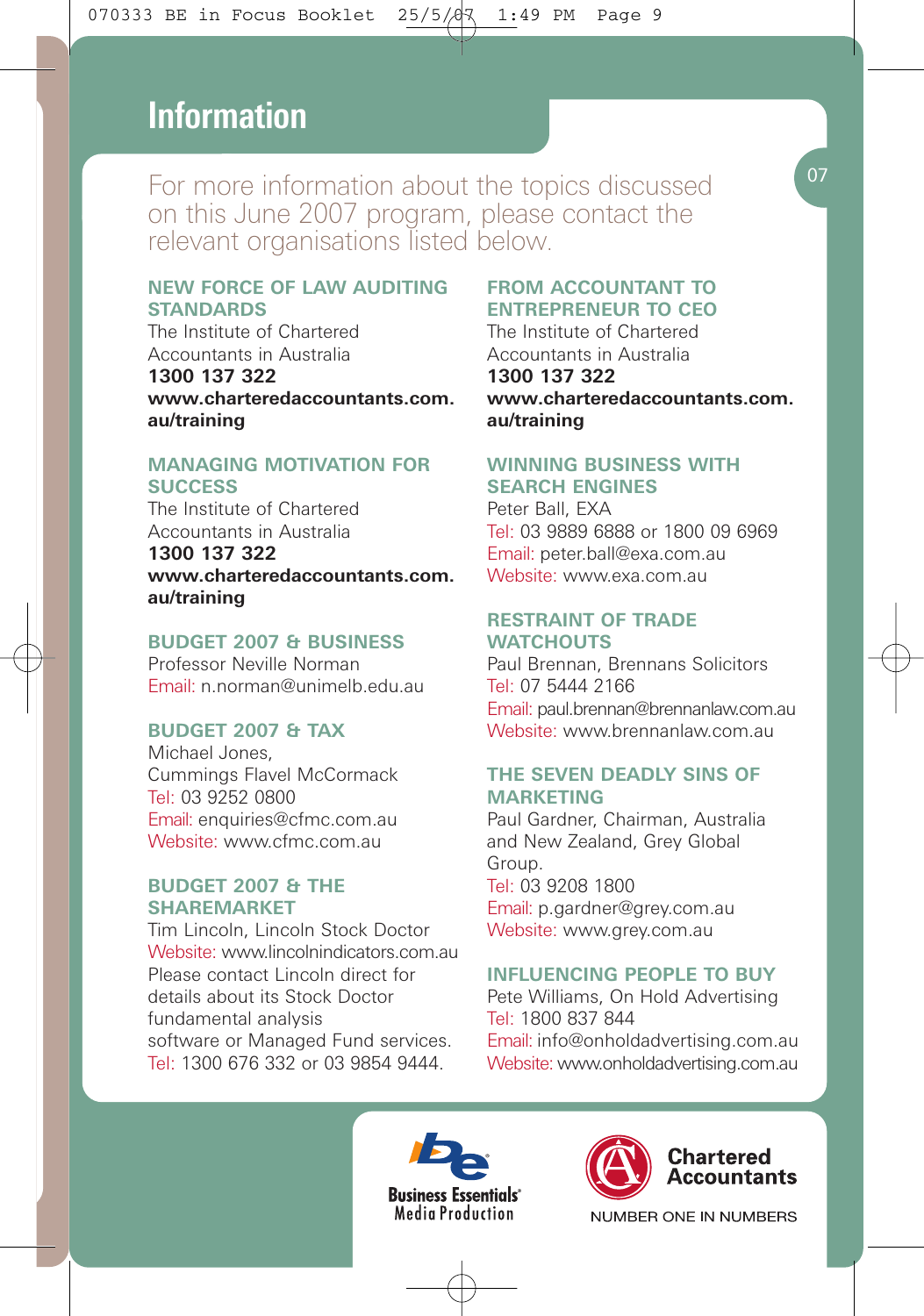## **Subscription Form**

I would like to subscribe to Chartered Accountants Business in Focus and/or Tax in Focus:

| Family name:<br>the control of the control of the                                                                                                               |              | First Name:                                                                                                                                                                                                                                                                                                                                                                                                                                                           |                                                                                                                                                                                                                                                                                                                                                               |                 |                                                   |       |  |  |
|-----------------------------------------------------------------------------------------------------------------------------------------------------------------|--------------|-----------------------------------------------------------------------------------------------------------------------------------------------------------------------------------------------------------------------------------------------------------------------------------------------------------------------------------------------------------------------------------------------------------------------------------------------------------------------|---------------------------------------------------------------------------------------------------------------------------------------------------------------------------------------------------------------------------------------------------------------------------------------------------------------------------------------------------------------|-----------------|---------------------------------------------------|-------|--|--|
| Company:                                                                                                                                                        |              |                                                                                                                                                                                                                                                                                                                                                                                                                                                                       |                                                                                                                                                                                                                                                                                                                                                               |                 |                                                   |       |  |  |
| Address:                                                                                                                                                        |              |                                                                                                                                                                                                                                                                                                                                                                                                                                                                       |                                                                                                                                                                                                                                                                                                                                                               |                 |                                                   |       |  |  |
| City:                                                                                                                                                           |              |                                                                                                                                                                                                                                                                                                                                                                                                                                                                       | Country:<br>Postcode:                                                                                                                                                                                                                                                                                                                                         |                 |                                                   |       |  |  |
| Telephone:                                                                                                                                                      | Fax:         |                                                                                                                                                                                                                                                                                                                                                                                                                                                                       |                                                                                                                                                                                                                                                                                                                                                               |                 |                                                   |       |  |  |
| Email:                                                                                                                                                          | Member No:   |                                                                                                                                                                                                                                                                                                                                                                                                                                                                       |                                                                                                                                                                                                                                                                                                                                                               |                 |                                                   |       |  |  |
| Age Group (please tick one):                                                                                                                                    | $\Box$ 18-25 | $\Box$ 26-35                                                                                                                                                                                                                                                                                                                                                                                                                                                          |                                                                                                                                                                                                                                                                                                                                                               |                 | $\Box$ 36-45 $\Box$ 46-55 $\Box$ 56-65 $\Box$ >65 |       |  |  |
| Type of Business:<br>Number of Employees:                                                                                                                       |              |                                                                                                                                                                                                                                                                                                                                                                                                                                                                       |                                                                                                                                                                                                                                                                                                                                                               |                 |                                                   |       |  |  |
| <b>Subscription Pricing (GST Inclusive)</b>                                                                                                                     |              |                                                                                                                                                                                                                                                                                                                                                                                                                                                                       |                                                                                                                                                                                                                                                                                                                                                               |                 |                                                   |       |  |  |
| Product                                                                                                                                                         |              |                                                                                                                                                                                                                                                                                                                                                                                                                                                                       | <b>Australian Rates</b><br><b>Members</b>                                                                                                                                                                                                                                                                                                                     | <b>Standard</b> | <b>Overseas Rates</b><br><b>Members</b> Standard  |       |  |  |
| Business In Focus - CD                                                                                                                                          |              |                                                                                                                                                                                                                                                                                                                                                                                                                                                                       | \$385                                                                                                                                                                                                                                                                                                                                                         | \$485           | \$385                                             | \$485 |  |  |
| Tax In Focus - CD                                                                                                                                               | \$385        | \$485                                                                                                                                                                                                                                                                                                                                                                                                                                                                 | \$385                                                                                                                                                                                                                                                                                                                                                         | \$485           |                                                   |       |  |  |
| Combined (Business in Focus $+$ Tax in Focus) $-$ CD<br>$\mathsf{L}$                                                                                            | \$695        | \$875                                                                                                                                                                                                                                                                                                                                                                                                                                                                 | \$695                                                                                                                                                                                                                                                                                                                                                         | \$875           |                                                   |       |  |  |
| Business in Focus - Online<br>$\Box$                                                                                                                            | \$250        | \$300                                                                                                                                                                                                                                                                                                                                                                                                                                                                 | \$230                                                                                                                                                                                                                                                                                                                                                         | \$280           |                                                   |       |  |  |
| Tax in Focus - Online<br>$\Box$                                                                                                                                 | \$250        | \$300                                                                                                                                                                                                                                                                                                                                                                                                                                                                 | \$230                                                                                                                                                                                                                                                                                                                                                         | \$280           |                                                   |       |  |  |
| Combined (Business in Focus $+$ Tax in Focus) – Online<br>$\Box$                                                                                                |              |                                                                                                                                                                                                                                                                                                                                                                                                                                                                       | \$450                                                                                                                                                                                                                                                                                                                                                         | \$540           | \$420                                             | \$500 |  |  |
| <b>Payment Options</b><br>Please find enclosed cheque made payable to Business Essentials Pty Ltd for<br>\$<br>OR debit my:<br>$\Box$ Amex<br>Cardholder's name |              |                                                                                                                                                                                                                                                                                                                                                                                                                                                                       | $\Box$ Mastercard                                                                                                                                                                                                                                                                                                                                             | $\Box$ Visa     |                                                   |       |  |  |
| Card number                                                                                                                                                     |              |                                                                                                                                                                                                                                                                                                                                                                                                                                                                       |                                                                                                                                                                                                                                                                                                                                                               |                 |                                                   |       |  |  |
|                                                                                                                                                                 |              |                                                                                                                                                                                                                                                                                                                                                                                                                                                                       |                                                                                                                                                                                                                                                                                                                                                               | Expiry date     |                                                   |       |  |  |
| Signature                                                                                                                                                       |              |                                                                                                                                                                                                                                                                                                                                                                                                                                                                       |                                                                                                                                                                                                                                                                                                                                                               |                 |                                                   |       |  |  |
| Please send your order details to:<br>Free Fax: 1800 656 351<br>Free Call: 1800 039 098<br>Free Post: send this form, (accompanied by                           |              |                                                                                                                                                                                                                                                                                                                                                                                                                                                                       | Please Note: Upon payment this notice becomes a<br>TAX INVOICE. Please retain a copy for your records.<br>Business Essentials Pty Ltd ABN 98 006 144 449<br>405 Riversdale Rd Hawthorn East Vic 3123 Australia<br>Privacy Notification - The Institute of Chartered Accountants in<br>Australia respects the privacy of individuals and acknowledges that the |                 |                                                   |       |  |  |
| a cheque to)<br>Business Essentials Pty Ltd,<br>Reply Paid 579, Hawthorn East,<br>VIC 3123. Australia<br>Tel: +61 3 9882 8333<br>Fax: +61 3 9882 8017           |              | information you provide on this form is protected by the Privacy<br>Amendment (Private Sector Act) 2000. The information collected by the<br>Institute is used for the purpose of processing your registration and<br>providing you information (via email and/or mail) on upcoming events,<br>specific products and services provided by or associated with the<br>Institute. To access a full copy of our policy visit<br>charteredaccountants.com.au/privacypolicy |                                                                                                                                                                                                                                                                                                                                                               |                 |                                                   |       |  |  |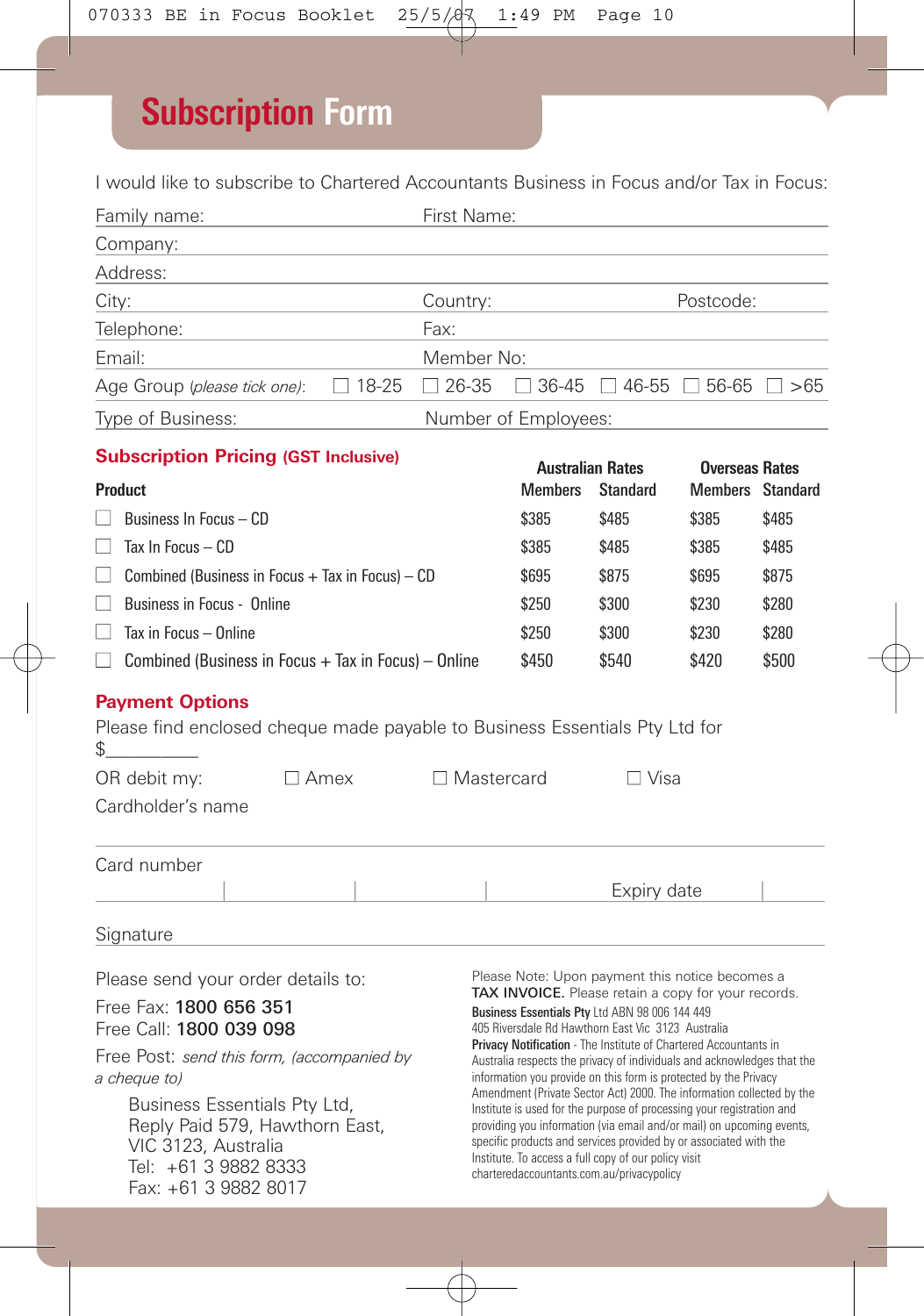

## **Training and Development – at your fingertips**

Keep abreast of the latest development in business and tax in your car, at your desk, or even on the bus!

Your annual subscription will consist of monthly audio updates either on hot topics in business or the latest tax news.

You can choose to have your subscription delivered each month on CD or online. The online version has an optional MP3 download capability enabling you to keep up-to-date via your iPod®, compatible mobile phone, PDA or any other MP3 device.

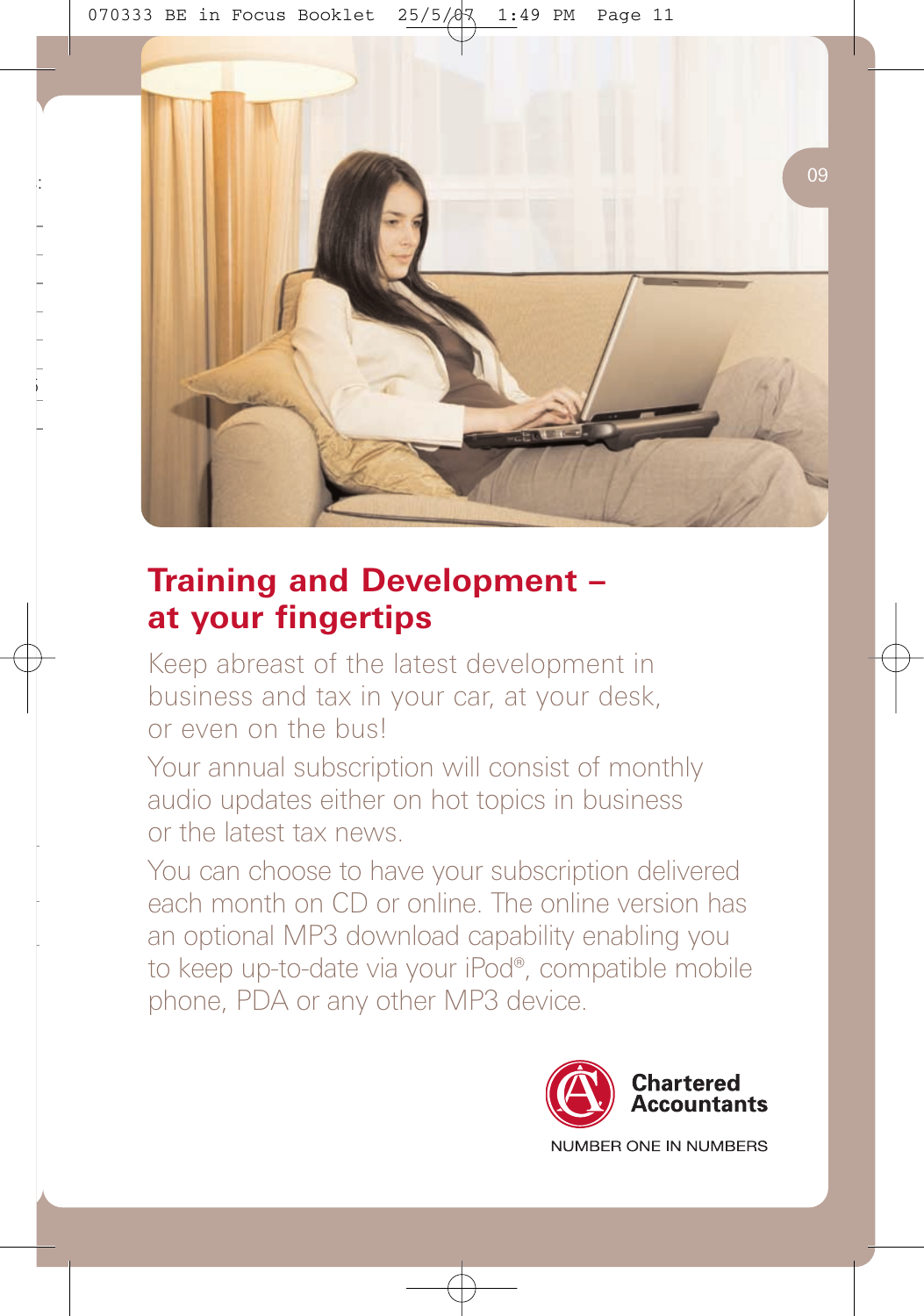

**As a fellow Business Essentials listener 1** share your enthusiasm to learn from the expertise of others to achieve your business and lifestyle goals.

For over 20 years, Lincoln has specialised in developing intelligent share market solutions to help investors achieve their investment goals.

The Lincoln Australian Share Fund is an **ideal investment option for busy** professionals to access Lincoln's unique financial health approach, which professionally hand picks quality. undervalued stocks for inclusion in our **Australian Share Fund.** 

It's no coincidence that our Managed Fund's FY06 performance was ranked No.1 in its class by investment research firm Morningstar\*.

Apply for an information pack today by calling 1300 676 332.

www.lincolnindicators.com.au

Yours sincerely.

**Tim Lincoln Managing Director** Lincoln

n our website or by calling us. You should consider the PDS in deciding whether to acquire or continue to bold the product. Lincoln Australian Share<br>und ARSN 111 734 279 (APIR ETLO043AU) Investment Manager: Lincoln Indicat



# Are you maximising your portfolio returns?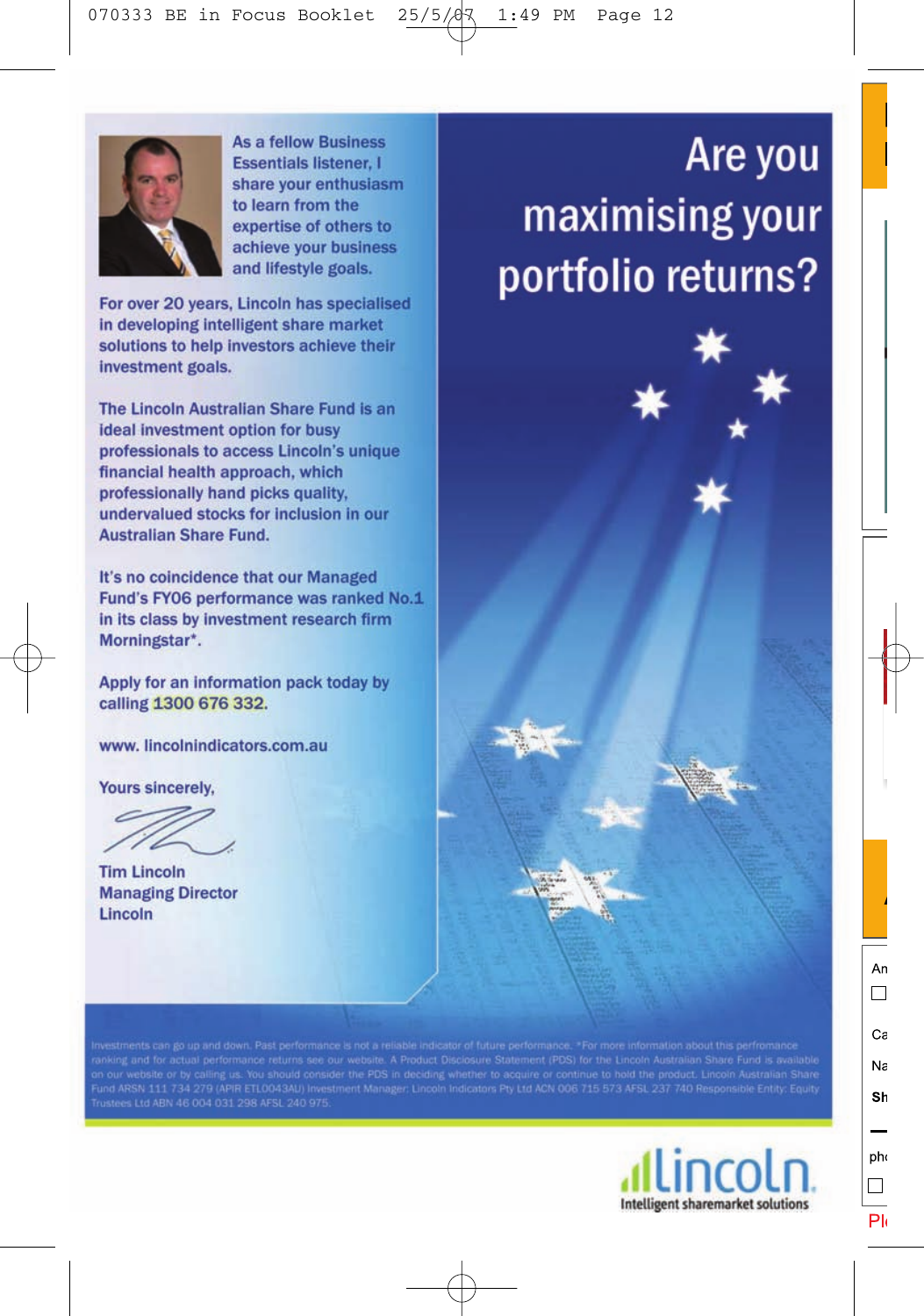



# ...and get \$314 of products FREE!

| ALLAN PEASE<br><b>PAUL DUNN</b><br>book<br>value \$35                                                                                                                         | OUESTIONS ARE<br><b>ALLAN PEASE</b><br>25-AUTOM-DF THE ATEMATICAN, ME 1 BETWEEN<br>Sear 1,000,000 Square Sete to 27 Languages<br>book<br>value \$35.00 | <b>ALLAN PEASE</b><br>ALLAN GARNER<br>book<br>value \$35.00 | <b>BODY LANGUAGE</b><br>LAN + BARBARA PEJ<br>book<br>value \$40.00 | THE ELAMIC<br><b>Best of Body Language</b><br>ALLAN PEASE<br><b>ASSISTENT AND REAL FIELDS</b><br><b><i>REGISTER! STATIST</i></b><br>$-700$<br><b>DVD</b><br>value \$99.00                                                                                                                                                                                                                                                                                                         | <b>PEOPLE SKILLS FOR</b><br>Allan & Barbara<br><b>PEASE</b><br>2books<br>value \$40.00 | <b>IT'S NOT WHAT</b><br>YOUST<br><b>ALLAN PEASE</b><br>484 08<br>CD<br>value \$30.00 |
|-------------------------------------------------------------------------------------------------------------------------------------------------------------------------------|--------------------------------------------------------------------------------------------------------------------------------------------------------|-------------------------------------------------------------|--------------------------------------------------------------------|-----------------------------------------------------------------------------------------------------------------------------------------------------------------------------------------------------------------------------------------------------------------------------------------------------------------------------------------------------------------------------------------------------------------------------------------------------------------------------------|----------------------------------------------------------------------------------------|--------------------------------------------------------------------------------------|
|                                                                                                                                                                               |                                                                                                                                                        |                                                             |                                                                    | To order please call 07-5445 5600 or fill out form below.                                                                                                                                                                                                                                                                                                                                                                                                                         | All these for FREE!                                                                    |                                                                                      |
| Аmount: <u>\$250 (марияна GST)</u> + shipping: <u>\$20 (марияна GST)</u> = TOTAL: <u>\$270 (марияна GST)</u><br>$\Box$ Cheque Included OR Credit Card $\Box$ VISA<br>Card No: |                                                                                                                                                        |                                                             | MasterCard                                                         | $\Box$ AMEX                                                                                                                                                                                                                                                                                                                                                                                                                                                                       | <b>DinersCard</b>                                                                      | BankCard<br>Expiry Date: /<br>×                                                      |
| Name on card:<br><b>Shipping Details</b>                                                                                                                                      | <u>ا است سے سب سے اس اور اس</u>                                                                                                                        | Address: ___ __ __ __ __ __ __ __                           |                                                                    | $\frac{1}{1-\alpha} \frac{1}{1-\alpha} \frac{1}{1-\alpha} \frac{1}{1-\alpha} \frac{1}{1-\alpha} \frac{1}{1-\alpha} \frac{1}{1-\alpha} \frac{1}{1-\alpha} \frac{1}{1-\alpha} \frac{1}{1-\alpha} \frac{1}{1-\alpha} \frac{1}{1-\alpha} \frac{1}{1-\alpha} \frac{1}{1-\alpha} \frac{1}{1-\alpha} \frac{1}{1-\alpha} \frac{1}{1-\alpha} \frac{1}{1-\alpha} \frac{1}{1-\alpha} \frac{1}{1-\alpha} \frac{1}{1-\alpha} \frac{1}{1-\alpha} \frac{1}{1-\alpha} \frac{1}{1-\alpha} \frac{1$ | Postcode:                                                                              | $\omega$                                                                             |
| I would like to receive your free email newsletter                                                                                                                            |                                                                                                                                                        |                                                             |                                                                    |                                                                                                                                                                                                                                                                                                                                                                                                                                                                                   | Signature: __ __ __ __ __ __ __ __ __ __                                               |                                                                                      |

Please fax the signed order to 07- 5445 5688 or send to PO Box 1260, Buderim, QLD 4556